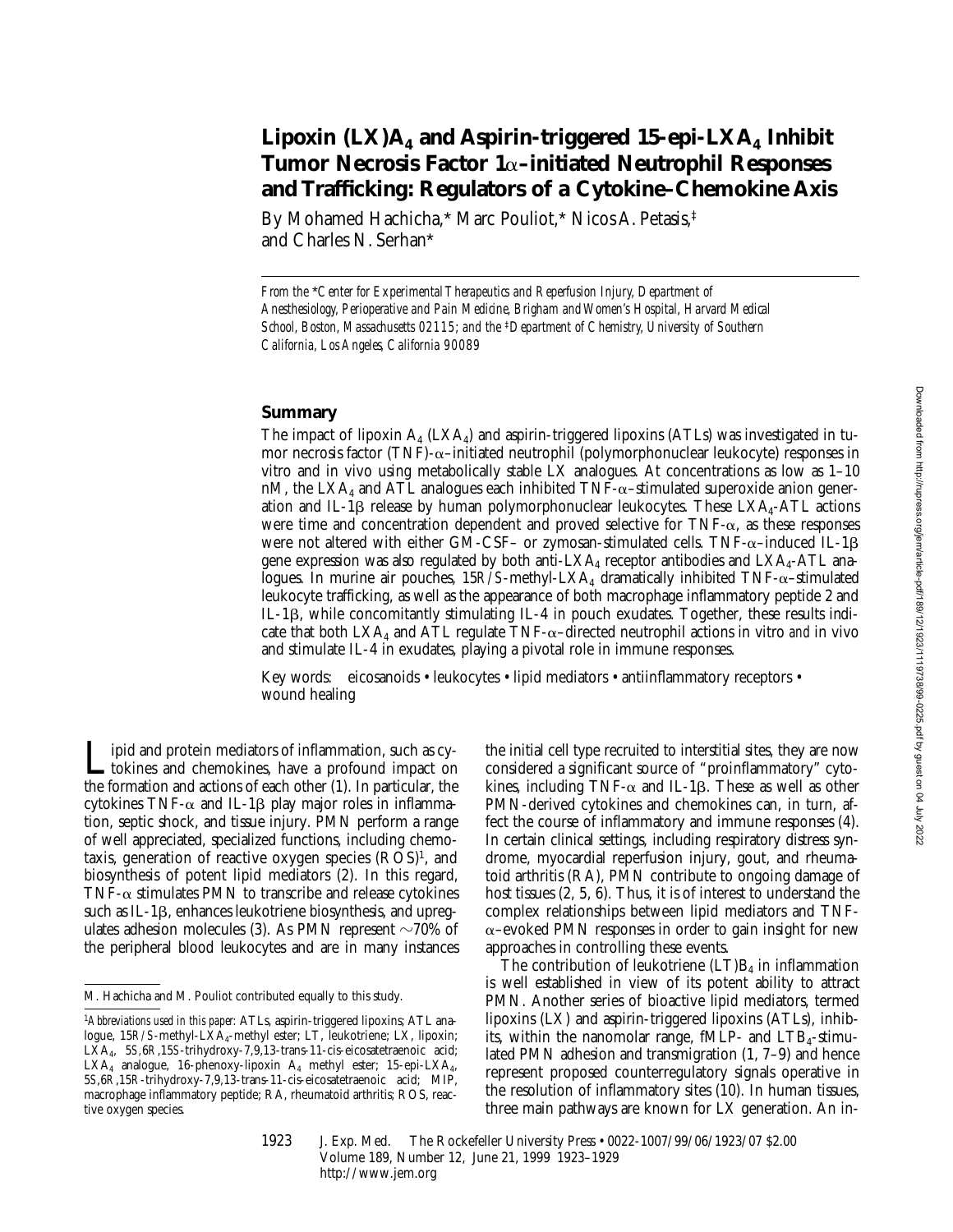traluminal source of LX is exemplified by PMN–platelet interactions that utilize sequential transcellular biosynthetic routes with the PMN 5 lipoxygenase (LO) product  $LTA<sub>4</sub>$ and platelet 12-LO. The mucosal and/or interstitial source of these eicosanoids involves cell–cell interactions with leukocyte 5-LO and 15-LO present in, for example, eosinophils, gastrointestinal or tracheal epithelium controlled by IL-4 and IL-13 (for review see reference 1). The third and most recently elucidated pathway also represents a novel mechanism of action for aspirin that triggers the endogenous biosynthesis of 15*R* epimers of native LX, termed ATL, generated via transcellular biosynthesis (8).

LX are generated during cell–cell interactions via transcellular biosynthesis (1) and are produced in vivo during angioplasty and in immune complex glomerulonephritis (11). LX $A_4$  is also present in nasal lavage fluids of aspirinsensitive asthmatics and is generated by leukocytes from patients with asthma and RA (12, 13). Like most autacoids and lipid mediators, LX are rapidly biosynthesized, act within a local microenvironment, and are rapidly enzymatically inactivated. To advance our understanding of LX and ATL roles in vivo, metabolically stable LX analogues were designed that resist rapid inactivation and mimic the in vitro actions of naturally occurring LX and ATL (14). Here, we report that these compounds are potent inhibitors of TNF- $\alpha$ –driven PMN–associated inflammatory events in vitro as well as in vivo. Moreover,  $LXA<sub>4</sub>-ATL$  inhibit macrophage inflammatory peptide (MIP)-2 and IL-1 $\beta$  yet stimulate the local appearance of IL-4 within exudates.

#### **Materials and Methods**

Human and mouse  $rTNF-\alpha$  and human  $rGM-CSF$  were obtained from Boehringer Mannheim. Dulbecco's PBS ( $Mg^{2+}$ - and  $Ca^{2+}$ -free), RPMI 1640, and FCS were purchased from BioWhittaker, Inc. Ficoll-Hypaque was from Organon Teknika Corp., and HBSS was purchased from GIBCO BRL. BSA, dextran, antibiotics, l-glutamine, cytochrome C, superoxide dismutase, and zymosan were obtained from Sigma Chemical Co. The assessment of human IL-1 $\beta$  in supernatants was performed by using an immunometric assay with acetylcholine esterase (Cayman Chemical). Murine IL-1b was assessed using an ELISA from Endogen. ELISAs for IL-4 and IL-10 were from Amersham Corp.; MIP-2 and IL-13 ELISAs were from R & D Systems, Inc.  $LXA<sub>4</sub>$  and ATL metabolically stable analogues were prepared and characterized, including nuclear magnetic resonance spectroscopy, as in reference 14. Concentrations of each LX analogue were determined using an extinction coefficient of 50,000/M/cm just before each experiment and used as methyl esters. Where indicated, statistical analyses were performed using nonpaired *t* test (two-tailed), and significance was considered to be attained when  $P < 0.05$ .

*Preparation of Human PMN Suspensions and Superoxide Anion Generation.* Venous blood from healthy donors was collected under sterile conditions using acid citrate dextrose as an anticoagulant, and PMN were isolated as in reference 15. PMN were suspended in cold  $(4^{\circ}C)$  Hank's medium (supplemented with 1.6 mM  $Ca^{2+}$ , 0.1% FCS, 2 mM 1-glutamine, 1% penicillin, and 2% streptomycin, pH 7.4). Cell preparations were  $>98\%$  PMN, as determined by Giemsa-Wright staining. Cell viability was  $>98\%$ for freshly isolated PMN and  $\geq$ 92% for PMN incubated for 20 h, as determined by trypan blue exclusion using light microscopy. To examine superoxide production, PMN (106/ml) were placed at  $37^{\circ}$ C (3 min) and then exposed to vehicle (0.1% ethanol) or synthetic LXA<sub>4</sub>, 15*R/S*-methyl LXA<sub>4</sub>, or 16-phenoxy-LXA<sub>4</sub> for  $\overline{5}$  min at 37°C. Before adding TNF- $\alpha$  (50 ng/ml), PMN were incubated with cytochrome C  $(0.7 \text{ mg/ml})$  for 10 min at 37°C. Superoxide dismutase–dependent reduction of cytochrome C was terminated by rapidly placing tubes in an ice water bath. The extent of cytochrome C reduction in each supernatant was determined at 550 nm in reference and compared with control values obtained when superoxide dismutase was added before a stimulus or vehicle control. Cytochrome C reduction was quantitated using the extinction coefficient of 21.1/mmol/liter.

*RNA Isolation and Northern Blot Analysis.* Total RNA extraction and Northern blot analyses were performed as in reference 7.  $pSM320$  vector containing cDNA for IL-1 $\beta$  was purchased from American Type Culture Collection.



**Figure 1.** LXA<sub>4</sub> and ATL stable analogues inhibit  $TNF-\alpha$ -stimulated superoxide generation by human neutrophils. Human PMN were incubated with vehicle alone or indicated concentrations of LXA4, 15*R/S*-methyl-LXA<sub>4</sub>, or 16-phenoxy-LXA<sub>4</sub> for 5 min and then with TNF- $\alpha$  (50 ng/ml) for an additional 10 min. Values are the mean  $\pm$  SEM for LXA<sub>4</sub> ( $n = 3$ ), 15*R/S*-methyl-LXA<sub>4</sub> ( $n = 4$ ), or 16-phenoxy-LXA<sub>4</sub> ( $n = 3$ ). LXA<sub>4</sub> and analogues, at all concentrations tested, led to a statistically significant inhibition of TNF- $\alpha$ -induced IL-1 $\beta$  appearance (*P* < 0.01). Inset: TNF- $\alpha$ concentration–dependent superoxide production. Human PMN were incubated with indicated concentrations of TNF- $\alpha$ . Values are the mean  $\pm$ SEM ( $n = 3$ ). TNF- $\alpha$  alone (50 ng/ml) gave 0.76  $\pm$  0.12 nmol cytochrome C–reduced cells per 106 cells compared with fMLP (10 nM), another physiologically relevant stimulus, that gave  $6.02 \pm 0.05$  nmol cytochrome C–reduced cells per 106 cells.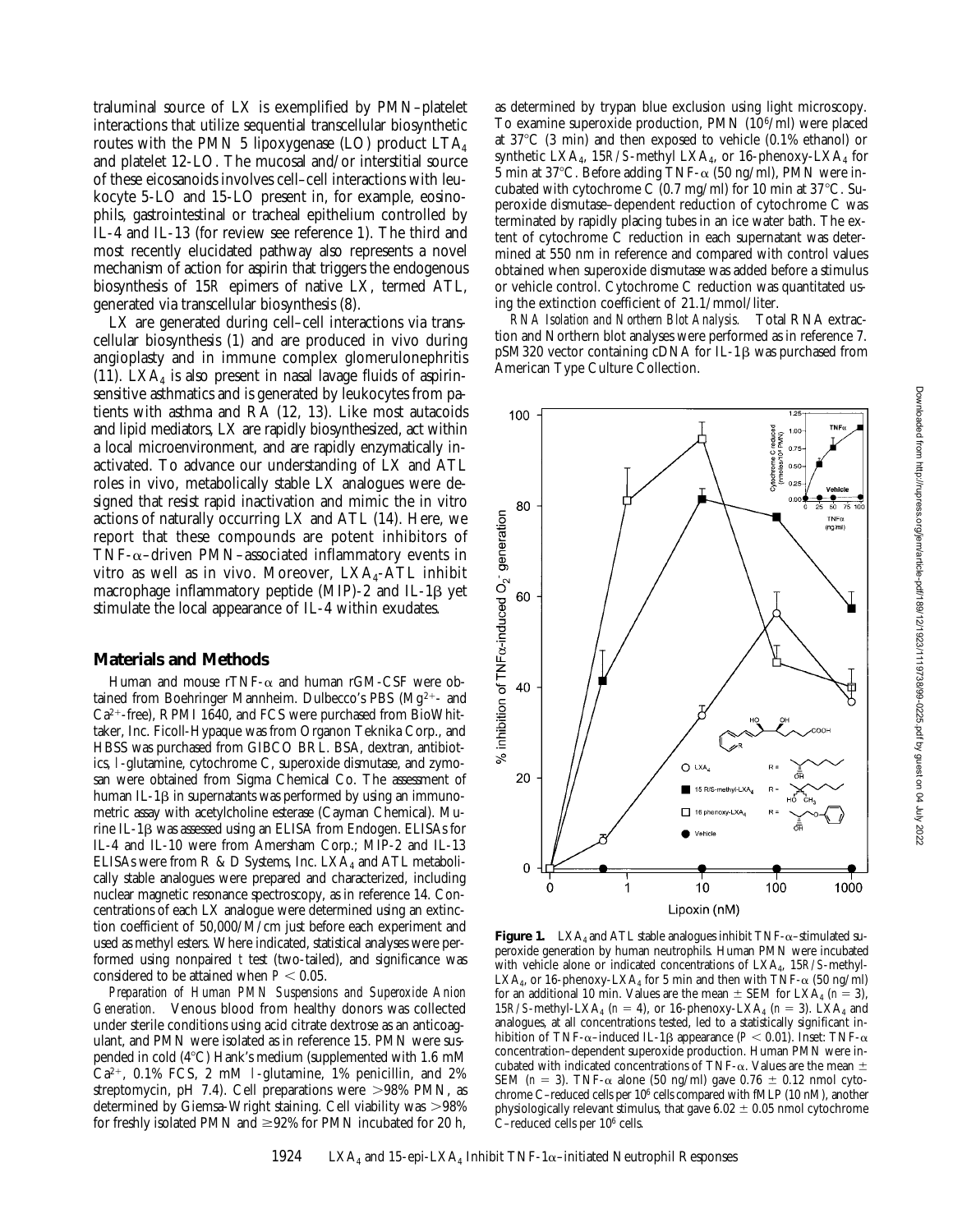*Murine Air Pouches.* 6–8-wk-old male BALB/c mice were obtained from Taconic Farms, Inc. Air pouches were raised on the dorsum by subcutaneous injection of 3 ml of sterile air on days 0 and 3. All experiments were conducted on day 6 (16). Individual air pouches (one per mouse) were injected with vehicle alone (0.1% ethanol), TNF- $\alpha$ , 15*R/S*-methyl-LXA<sub>4</sub>, or TNF- $\alpha$ plus 15*R/S*-methyl-LXA4, and each was suspended in 1 ml endotoxin-free PBS immediately before injection into pouch cavities. At given intervals, the mice were killed, and individual air pouches were lavaged three times with sterile PBS (1 ml). The exudates were centrifuged at 2,000 rpm (5 min), and the supernatants were removed. Cell pellets were suspended in PBS  $(200 \mu)$  for enumeration and assessed for viability. 50  $\mu$ l of each cell suspension was mixed with 150  $\mu$ l 30% BSA and then centrifuged onto microscope slides at 500 rpm for 5 min using a cytospin centrifuge, air dried, and stained with Giemsa-Wright.

#### **Results and Discussion**

*Inhibition of TNF-*a*–stimulated Superoxide Generation.* TNF- $\alpha$ , although a modest agonist of  $\mathrm{O_{2}}^{-}$  generation by human PMN, is a physiologically relevant stimulus for the generation of ROS by nonadherent human PMN (17) that can play critical roles in local tissue injury during both inflammation and reperfusion (17–19). In Fig. 1, we evaluated the impact of  $LXA<sub>4</sub>$ - and ATL-related bioactive stable analogues on  $\text{TNF}-\alpha$ -stimulated superoxide anion production. TNF- $\alpha$  gave a concentration-dependent increase in superoxide anion dependence (Fig. 1, inset) with nonadherent PMN; therefore, TNF- $\alpha$  (50 ng/ml) was used to examine the analogues. Native  $LXA<sub>4</sub>$  and the analogues  $(15R/S$ -methyl-LXA<sub>4</sub> and 16 phenoxy-LXA<sub>4</sub>) inhibited TNF- $\alpha$ -stimulated superoxide anion generation in a concentration-dependent fashion. Their rank order of potency at 10 nM was  $15R/S$ -methyl-LXA<sub>4</sub> (81.3  $\pm$  14.1% inhibition)  $\approx$  16-phenoxy-LXA<sub>4</sub> (93.7  $\pm$  3.2%)  $>$  LXA<sub>4</sub> (34.3  $\pm$ 2.3%). 15 $R/S$ -methyl-LXA<sub>4</sub> covers both LXA<sub>4</sub> and ATL in structure, and 16-phenoxy-LXA<sub>4</sub> is an LXA<sub>4</sub> analogue (Fig. 1). Each analogue competes at the  $LXA_4R$  (7).  $LXA_4$ , 15*R/S*-methyl-LXA4, and 16 phenoxy-LXA4, at concentrations up to 1  $\mu$ M added to cells alone, did not stimulate generation of ROS (data not shown). 15*R/S*-methyl-LXA4 and 16-phenoxy-LXA<sub>4</sub> were approximately three times more potent than native  $LXA<sub>4</sub>$  and proved to be powerful inhibitors of TNF- $\alpha$ –stimulated superoxide generation by PMN. However, neither  $LXA<sub>4</sub>$  nor its analogues inhibit PMA (100 nM)- or fMLP (100 nM)-stimulated  $O_2^-$  production  $(n = 3;$  data not shown). Inhibition of ROS by LXA<sub>4</sub> and its analogues is of interest in a context of ischemia/reperfusion, where ROS are held to be primary mediators of tissue injury (15).

*Suppression of TNF-*a*–stimulated IL-1*b *Release.* PMN express and release interleukin- $1\beta$ , which is a potent proinflammatory cytokine (20). Therefore, we next investigated the actions of native  $LXA<sub>4</sub>$  and its analogues on TNF-



**Figure 2.** LXA<sub>4</sub> and stable analogues inhibit TNF- $\alpha$ –induced IL-1 $\beta$  production in human neutrophils. (A) PMN were incubated with (TNF- $\alpha$  [10 ng/ ml]; stippled bar) plus vehicle or TNF- $\alpha$  plus LXA<sub>4</sub> (100 nM; black bar) as denoted for 20 h at 37°C and 5% CO<sub>2</sub>. Supernatants were collected, and IL-1 $\beta$  was quantitated by ELISA. Results are expressed as mean  $\pm$  SD of duplicates and are from one experiment representative of  $n = 3$ . (B) PMN were incubated for indicated periods of time in the presence of increasing concentrations of 15*R/S*-methyl-LXA<sub>4</sub>. Values represent the mean  $\pm$  SEM,  $n = 3$ . At all time intervals tested, TNF- $\alpha$  induced a significant appearance of IL-1 $\beta$  over vehicle-treated cells (\**P* < 0.01).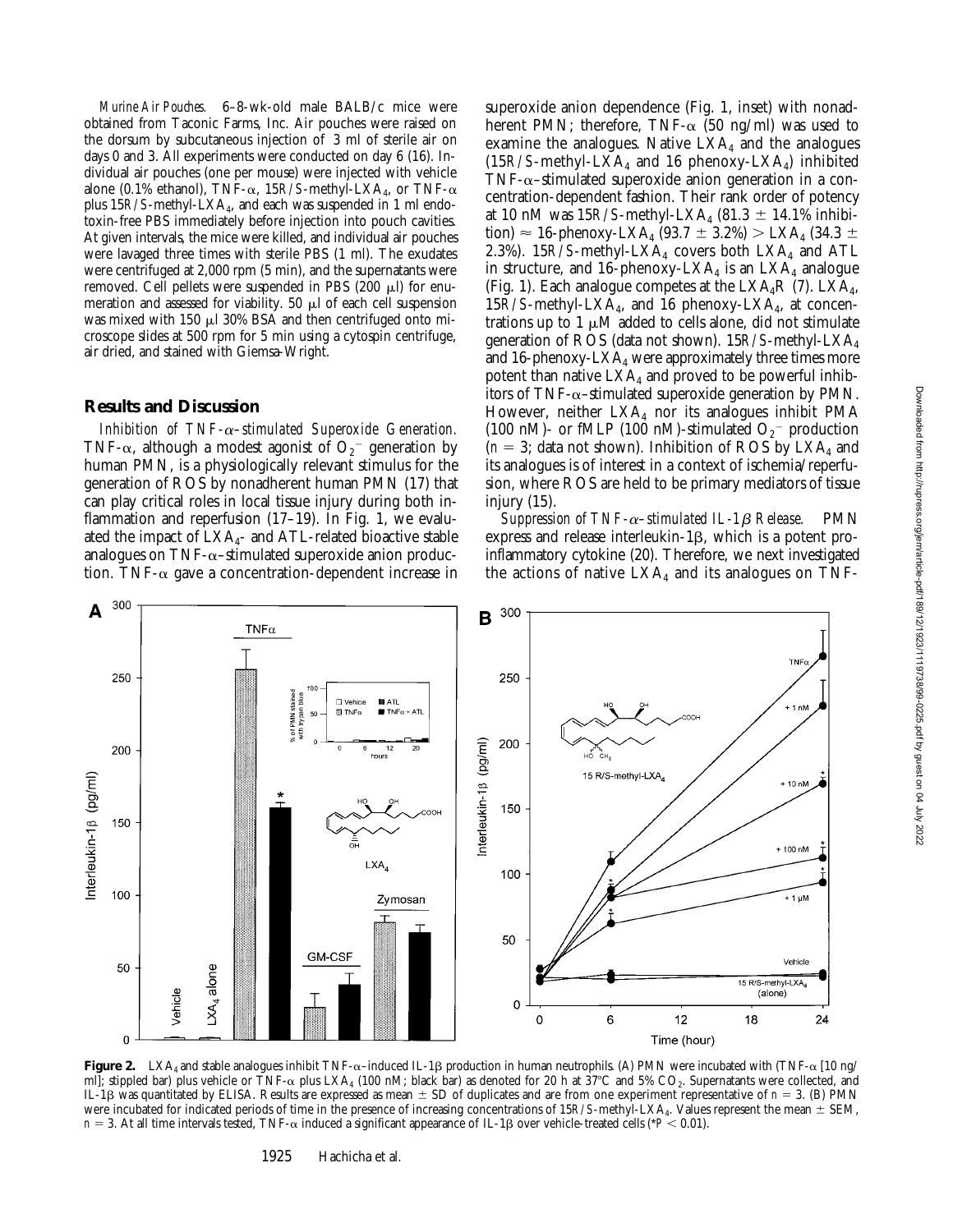

**Figure 3.** 15*R/S*-methyl-LXA<sub>4</sub> downregulates TNF- $\alpha$ -triggered IL-1 $\beta$ gene expression. PMN were incubated with either 0.1% ethanol (vehicle) or  $15R/S$ -methyl-LXA<sub>4</sub> at 10, 100, and 1,000 nM, in the presence or absence of TNF- $\alpha$  (10 ng/ml), for 6 h at 37°C. Northern blot analyses were performed in order to detect IL-1ß mRNA. The results presented are from one experiment, which is representative of two others performed with different donors.

 $\alpha$ –induced IL-1 $\beta$  release. Incubation of PMN with physiologically relevant concentrations of TNF-a, GM-CSF, or phagocytic particles (zymosan) resulted in a concentrationdependent increase in the levels of  $IL-1\beta$  present in supernatants. Approximate  $EC_{50}$  for each agonist were: TNF- $\alpha$ , 10 ng/ml; GM-CSF, 10 U/ml; and zymosan, 100  $\mu$ g/ml. Native  $LXA_4$  specifically inhibited TNF- $\alpha$ –induced IL-1 $\beta$ release (Fig. 2 A), whereas similar amounts of IL-1 $\beta$  were released in the presence or absence of  $LXA<sub>4</sub>$  when PMN were exposed to either GM-CSF or zymosan. The viability of PMN exposed to ATL or TNF- $\alpha$  was examined using trypan blue exclusion. PMN exposed to these agents did not dramatically increase their staining (Fig. 2 A, inset), suggesting that the ATL did not reduce PMN viability during the time courses of these experiments.

PMN were exposed to increasing concentrations of 15*R/S*-methyl-LXA4, 16-phenoxy-LXA4, or native LXA4 in the presence of TNF- $\alpha$  (10 ng/ml) or vehicle alone. At a concentration of 100 nM, 15R/S-methyl-LXA<sub>4</sub> inhibited  $\sim$ 60% of IL-1 $\beta$  release, and 16-phenoxy-LXA<sub>4</sub> at equimolar levels gave  $\sim$ 40% inhibition (values comparable to those obtained with native  $LXA<sub>4</sub>$ ; data not shown). Time course and concentration dependence were carried out with 15*R/S*methyl LXA4 (Fig. 2 B). At 10 nM, 15*R/S*-methyl- $LXA<sub>4</sub>$  gave clear, statistically significant inhibition, which was evident within 6 h and more prominent after 24 h (Fig. 2 B). Inhibition of IL-1 $\beta$  by these LX analogues was, at least in part, the result of a downregulation in gene expression, because the IL-1 $\beta$  messenger RNA levels in cells treated with TNF- $\alpha$  (10 ng/ml) plus 15*R/S*-methyl-LXA<sub>4</sub> (100 nM) were decreased by  $\sim 60\%$  when compared with cells treated with TNF- $\alpha$  alone (Fig. 3). Therefore, as IL-1 $\beta$ and TNF- $\alpha$  are two cytokines that are considered important in inflammation, the inhibition of  $IL-1\beta$  observed (Figs. 1 and 2) suggested that  $15R/S$ -methyl-LXA<sub>4</sub> might exert a potent in vivo anticytokine action (vide infra).

*Involvement of*  $LXA_{A}R$ *.* To investigate whether  $LXA_{A}R$ was involved in the regulation of TNF- $\alpha$ -stimulated IL-1 $\beta$ release, the rabbit polyclonal antibodies against a portion of the third extracellular domain (ASWGGTPEERLK) of  $LXA_4R$  prepared earlier (21) were used. PMN were incubated with  $\sim$ 50  $\mu$ g/ml of either preimmune protein A–purified IgG or IgG directed against  $LXA_4R$  for 1 h at  $4^{\circ}$ C before exposure to TNF- $\alpha$  (10 ng/ml) and 15*R/S*methyl-LXA4 (100 nM). Anti-LXA4R antibodies prevented IL-1 $\beta$  release by TNF- $\alpha$ , suggesting that the third extracellular loop plays a crucial role in  $LXA_4R$  activation (Fig. 4).  $15R/S$ -methyl-LXA<sub>4</sub> inhibited  $\sim$ 50% of IL-1 $\beta$ 



**Figure 4.** Involvement of LXA<sub>4</sub>R. PMN were incubated with either IgG purified from preimmune serum (50  $\mu$ g/ml) or anti-LXA<sub>4</sub>R (50  $\mu$ g/ml) for 1 h at  $4^{\circ}$ C and then exposed to agonists for 12 h at 37°C and 5%  $CO<sub>2</sub>$ . Values are expressed as mean  $\pm$ SD from an experiment performed in triplicate, which is representative of three distinct experiments, each performed with different donors ( $P < 0.01$ ).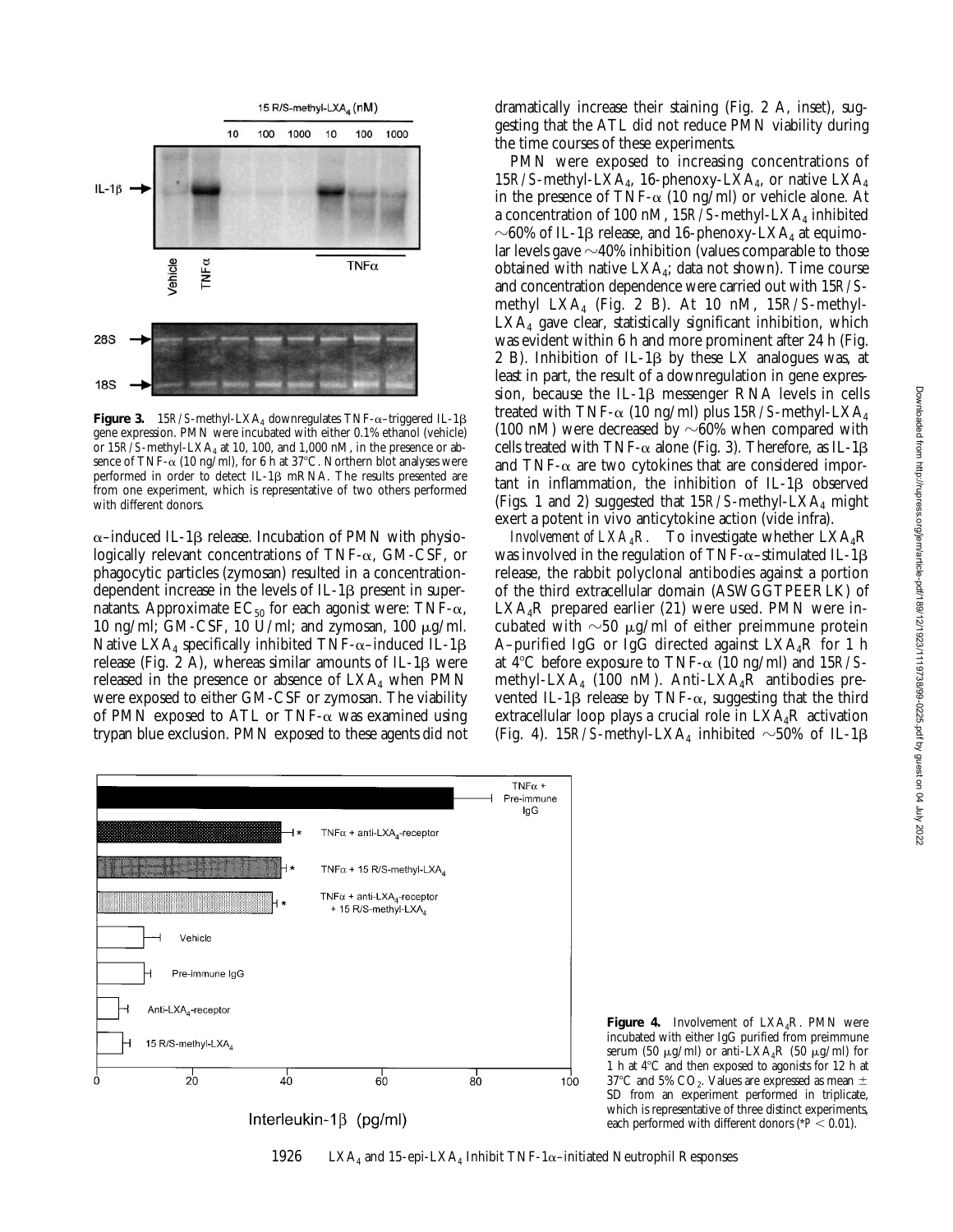

**Figure 5.** Inhibition of  $TNF-\alpha$ –induced PMN infiltration in murine air pouches. 1 ml of sterile PBS containing 0.1% ethanol, TNF-a, 15*R/S*methyl-LXA<sub>4</sub>, or TNF- $\alpha$  plus 15*R/S*-methyl-LXA<sub>4</sub> was injected into the pouches, and the exudates were collected at indicated time periods. The total number of leukocytes was counted as described in Materials and Methods. The results are expressed as mean  $\pm$  SEM from three different mice for each point. At all time intervals,  $TNF-\alpha$  induced a significant leukocyte infiltration into the air pouch cavity ( $P < 0.05$ ). \*Statistically different from TNF-α-treated, vehicle-, or 15R/S-methyl-LXA<sub>4</sub>-treated cells  $(P < 0.01)$ .

release. When added together, anti- $LXA<sub>4</sub>R$  antibodies and 15 $R/S$ -methyl-LXA<sub>4</sub> in the presence of TNF- $\alpha$  did not further inhibit IL-1 $\beta$  appearance, and neither anti-LXA<sub>4</sub>R antibodies nor  $15R/S-LXA<sub>4</sub>$  alone stimulated significant amounts of IL-1 $\beta$  to appear in supernatants. The results of these experiments are twofold: first, they indicated that the inhibitory action of  $15R/S$ -methyl-LXA<sub>4</sub> is transduced via  $LXA_4R$  and second, that the anti- $LXA_4R$  antibodies alone activate  $LXA<sub>4</sub>R$  and lead to inhibition of IL-1 $\beta$  release.

*Inhibition of TNF-*a*–directed Leukocyte Trafficking In Vivo.* As TNF- $\alpha$  evokes leukocyte infiltration in a chemokinedependent fashion in the murine six-day air pouch (16, 22), we evaluated the impact of  $15R/S$ -methyl-LXA<sub>4</sub> in this model to determine whether  $LXA<sub>4</sub>$  or ATL also intersects the cytokine–chemokine axis in vivo. 15*R/S*-methyl-LXA4 is the most subtle modification to native  $LXA<sub>4</sub>$  and ATL structure, with addition of a methyl at carbon 15. Murine TNF- $\alpha$  (10 ng/ml) caused a transient infiltration of leukocytes to the air pouch in a time-dependent fashion, with maximal accumulation at 4 h.  $15R/S$ -methyl-LXA<sub>4</sub> at 25 nmol

**Table I.** *TNF-*a*–induced Leukocyte Infiltration in Murine Air Pouches: Inhibitory Action of 15R/S-methyl-LXA4*

|                                                                                                                                    | Number of leukocytes present in pouch<br>$(\times 10^6)$ |                                                                                |                                                  |
|------------------------------------------------------------------------------------------------------------------------------------|----------------------------------------------------------|--------------------------------------------------------------------------------|--------------------------------------------------|
| Injection                                                                                                                          | Neutrophils                                              |                                                                                | Eosinophils/ Monocytes/<br>basophils macrophages |
| TNF- $\alpha$<br>$15R/S$ -methyl-LXA <sub>4</sub> $0.98 \pm 0.10^{1}$ $0.13 \pm 0.01^{1}$ $0.10 \pm 0.01^{1}$<br>$+$ TNF- $\alpha$ |                                                          | $2.40 \pm 0.10$ * $0.30 \pm 0.01$ * $0.20 \pm 0.01$ *<br>$(59.1\%)$ $(56.0\%)$ | $(50\%)$                                         |
| $15R/S$ -methyl-LXA <sub>4</sub> $0.25 \pm 0.01$ $0.03 \pm 0.01$ $0.14 \pm 0.01$ <sup>*</sup><br>Vehicle                           |                                                          | $0.30 \pm 0.01$ $0.07 \pm 0.01$ $0.06 \pm 0.01$                                |                                                  |

Air pouches were raised as described in Materials and Methods. Each mouse was injected with 1 ml PBS containing vehicle (0.1% ethanol), TNF- $\alpha$  (10 ng), 15*R/S*-methyl-LXA<sub>4</sub> (25 nmol), or TNF- $\alpha$  plus 15*R/S*methyl-LXA4. Leukocyte infiltration was determined 4 h after injection. Results present the mean  $\pm$  SEM of three different mice. Percent inhibition is indicated in parentheses. Statistically different from \*vehicle-injected mice ( $P < 0.01$ ) and <sup>‡</sup>TNF- $\alpha$ -injected mice ( $P < 0.01$ ).

inhibited the  $TNF-\alpha$ -stimulated recruitment of leukocytes to the air pouch by 62% (Fig. 5). Inhibition was evident at 1 h and maximal between 2 and 4 h. At these intervals, a  $>60\%$  reduction in leukocyte infiltration was noted that remained significantly reduced at 8 h (Fig. 5, inset). Injection of pouches either with vehicle or the analogue alone did not cause a significant leukocyte infiltration. Also, inflammatory exudates were collected 4 h after injection with vehicle alone, TNF- $\alpha$ , 15*R/S*-methyl-LXA<sub>4</sub> alone, or TNF- $\alpha$ plus  $15R/S$ -methyl-LXA<sub>4</sub>, and cell types were enumerated. In the six-day pouches given  $TNF-\alpha$ , PMN constituted the major cell type present within the exudates at 4 h and ranged from 80 to 85% of total cell number. Administration of both  $15R/S$ -methyl-LXA<sub>4</sub> and TNF- $\alpha$  into the six-day air pouch cavity inhibited migration of PMN and eosinophils/basophils as well as mononuclear cells (Table I). Of interest is the finding that administration of 15*R/S*methyl-LXA<sub>4</sub> alone evoked a small but statistically significant increase in mononuclear cell influx (Table I), a result that is consistent with earlier in vitro observations (23) in which specific stimulation of monocyte and inhibition of PMN chemotaxis have been observed.

*Cytokine–Chemokine Profiles.* Because MIP-2 is the major chemokine involved in recruiting PMN to the air pouch after injection of TNF- $\alpha$  (16), we determined the action of  $15R/S$ -methyl-LXA<sub>4</sub> in this TNF- $\alpha$ -induced chemokinecytokine axis. MIP-2 and IL-1 $\beta$  are important proinflammatory cytokines, and IL-4, IL-10, and IL-13 possess immunomodulatory properties (24, 25). Exudates from selected time intervals were collected, and cell-free supernatants were assessed for the presence of these murine cytokines. TNF- $\alpha$  induced maximal detectable amounts of MIP-2 and IL-1b within 90 min (data not shown). 15*R/S*-methyl-LXA<sub>4</sub> (25 nmol) inhibited TNF- $\alpha$ –stimulated MIP-2 and IL-1b release by 48 and 30%, respectively (Fig. 6). 15*R/S*-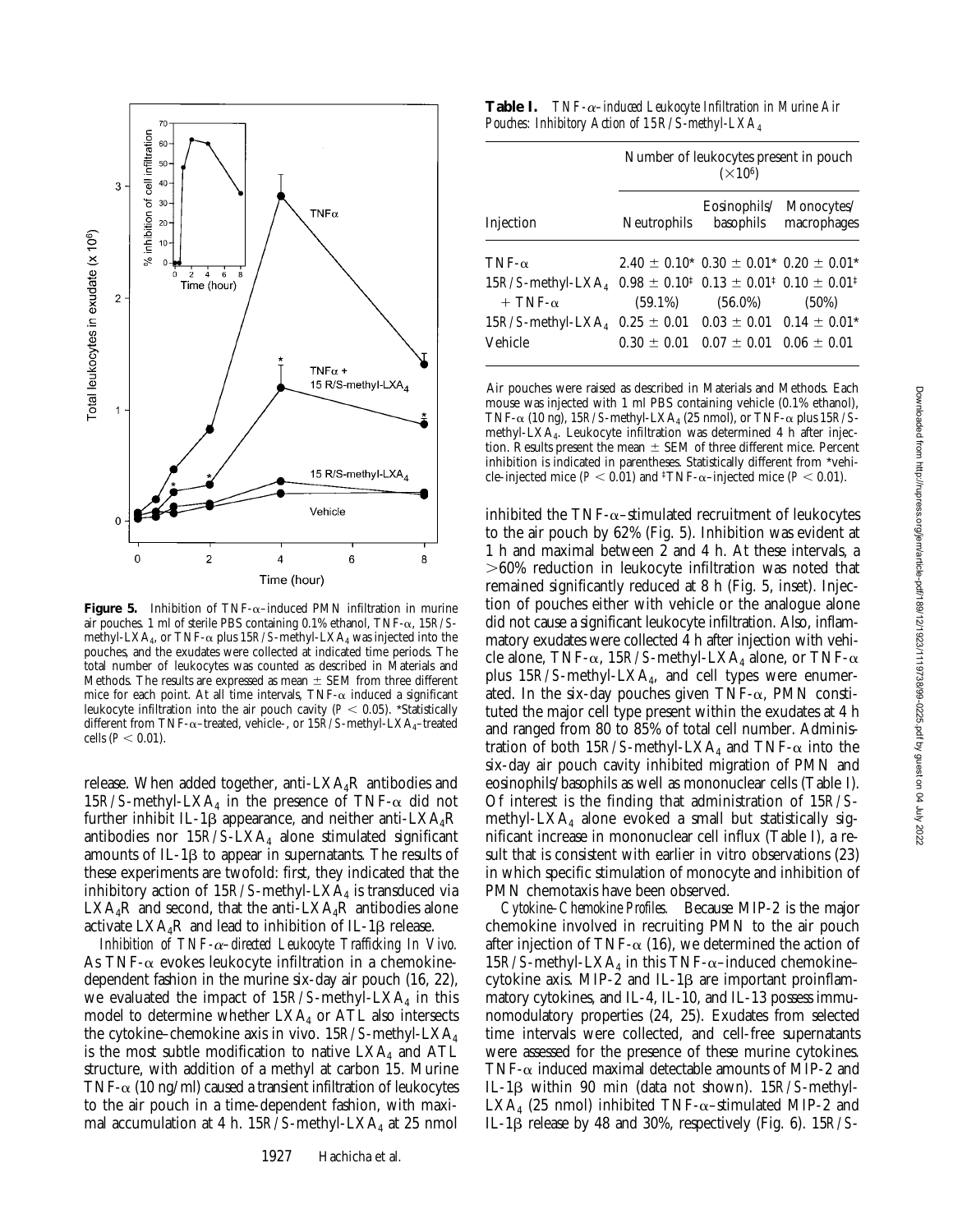

**Figure 6.** 15 $R/S$ -methyl-LXA<sub>4</sub> redirects the TNF- $\alpha$ -induced cytokine–chemokine profile in vivo. Experiments were conducted as described in the Fig. 5 legend. Quantitation for IL-1 $\beta$ , IL-4, IL-10, IL-13, and MIP-2 was performed using ELISA with air pouch cell-free exudates. The results are expressed as mean  $\pm$  SEM from three different mice for each time point. Changes in IL-1<sub>B</sub>, MIP-2, and IL-4 were significant at all tested time intervals  $(P < 0.01)$ . At 1 h, air pouches injected with TNF- $\alpha$  alone generated 384  $\pm$  12 pg/pouch of MIP-2 and 14.9  $\pm$  2.3 pg/pouch of IL-1β. 15 $R$ /S-methyl-LXA<sub>4</sub> alone induced 42.7  $\pm$  0.7 pg/ pouch of IL-4.

methyl-LXA $_4$  alone in the air pouch did not stimulate MIP-2 or IL-1b release. In sharp contrast, 15*R/S*-methyl-LXA<sub>4</sub> stimulated the appearance of IL-4 within the exudates. This stimulation of IL-4 was observed both in the absence as well as the presence of TNF- $\alpha$ . Neither IL-10 nor IL-13 was detected within the pouch exudates. These results demonstrate that administration of 15*R/S*-methyl-LXA<sub>4</sub> modified the cytokine–chemokine axis in TNF- $\alpha$ –initiated acute inflammation, and, interestingly, this reorientation of the cytokine–chemokine axis paralleled the reduction in leukocyte infiltration.

Several different strategies have been explored in an attempt to attenuate nondesirable action of TNF- $\alpha$  in inflammatory diseases and ischemia/reperfusion injury, including treatment of patients suffering from RA with rTNF- $\alpha$ R linked to human Ig as a fusion protein (26). Different steroidal and nonsteroidal drugs (27) to alleviate the pain and the severity of inflammatory responses are extensively used. However, certain clinical settings, such as reperfusion injury, are still not well controlled, and new therapeutic agents are needed. Our results indicate that  $LXA<sub>4</sub>$  and ATL, as evidenced by the actions of their metabolically stable analogues (16-phenoxy-LXA4 and 15*R/S*-methyl-LXA4), are potent cytokine-regulating lipid mediators that can also impact the course of inflammation initiated by TNF- $\alpha$  and IL-1b. These two cytokines are considered to be key components in orchestrating the rapid inflammatory-like events in ischemia/reperfusion (within minutes to hours) and are major cytokines in RA and many other chronic diseases. Interestingly, in an exudate and skin wound model, 15*R/S*methyl-LXA<sub>4</sub> not only inhibited the TNF- $\alpha$ -elicited appearance of IL-1 $\beta$  and MIP-2 but also concomitantly stimulated IL-4 (Figs. 5 and 6). This represents the first observation that lipoxins induce upregulation of a potential "antiinflammatory" cytokine such as IL-4. Hence, it is of particular interest that IL-4 inhibits PMN influx in acute antibody-mediated inflammation (28) and inhibits  $H_2O_2$  production by IFN- $\gamma$ -treated human monocytes (29). IL-4 is also an active antitumor agent and, most recently, was shown to be a potent inhibitor of angiogenesis (25). It is thus likely that the increase in IL-4 levels stimulated by metabolically stable LX analogues may in part mediate some of the in vivo impact of  $LXA<sub>4</sub>$  and aspirin-triggered 15-epi- $LXA<sub>4</sub>$ , a finding that provides a new understanding of the relationship between antiinflammatory cytokines and lipid mediators.

In conclusion,  $LXA<sub>4</sub>$  and ATL appear to be involved in controlling both acute as well as chronic inflammatory responses. The results presented here support the notion that aspirin may exert its beneficial action in part via the biosynthesis of endogenous ATL that can in turn act directly on PMN and/or the appearance of IL-4. Thus, LX-ATL can protect host tissues via multilevel regulation of proinflammatory signals.

M. Hachicha's present address is Pharmacopeia, Inc., 3000 Eastpark Blvd., Cranbury, NJ 08512.

*Received for publication 11 February 1999 and in revised form 28 April 1999.*

1928 LXA<sub>4</sub> and 15-epi-LXA<sub>4</sub> Inhibit TNF-1 $\alpha$ –initiated Neutrophil Responses

These studies were supported in part by National Institutes of Health grants, nos. GM-38765 and P01- DK50305 (to C.N. Serhan), and a grant from Schering AG (to C.N. Serhan and N.A. Petasis). M. Pouliot is the recipient of a Centennial fellowship from the Medical Research Council of Canada.

Address correspondence to Charles N. Serhan, Center for Experimental Therapeutics and Reperfusion Injury, Thorn Building for Medical Research, 7th Fl., Brigham and Women's Hospital, 75 Francis St., Boston, MA 02115. Phone: 617-732-8822; Fax: 617-278-6957; E-mail: cnserhan@zeus.bwh.harvard.edu